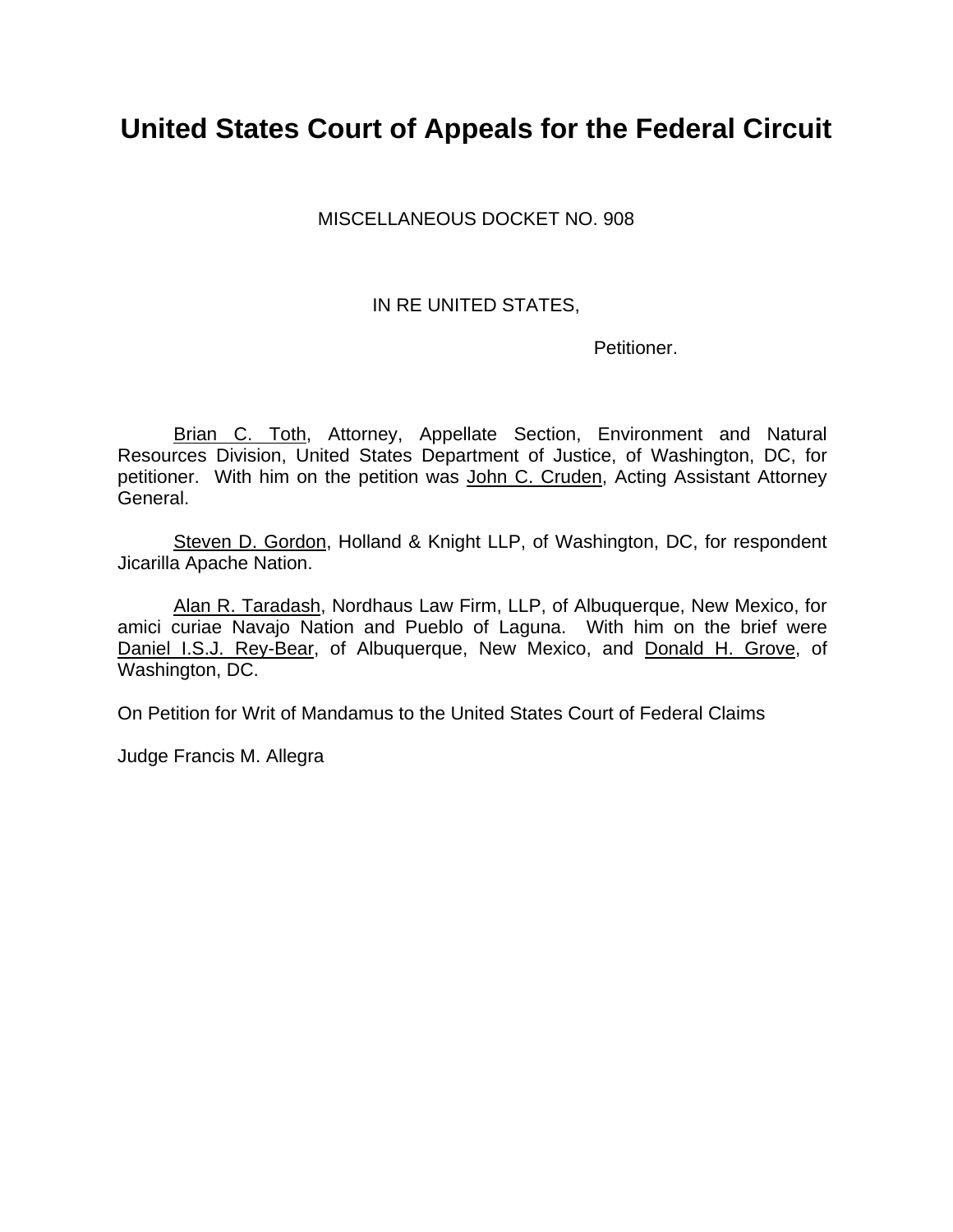# **United States Court of Appeals for the Federal Circuit**

MISCELLANEOUS DOCKET NO. 908

IN RE UNITED STATES,

Petitioner.

On Petition for Writ of Mandamus to the United States Court of Federal Claims in case no. 02-25L, Judge Francis M. Allegra.

#### ON PETITION FOR WRIT OF MANDAMUS

Before LOURIE, FRIEDMAN, and GAJARSA, Circuit Judges.

GAJARSA, Circuit Judge.

### O R D E R

 The United States petitions for a writ of mandamus to direct the Court of Federal Claims ("trial court") to vacate its orders requiring the United States to produce documents that it asserts are protected by the attorney-client privilege. Jicarilla Apache Nation ("Jicarilla") opposes. We hold that the United States cannot deny an Indian tribe's request to discover communications between the United States and its attorneys based on the attorney-client privilege when those communications concern management of an Indian trust and the United States has not claimed that the government or its attorneys considered a specific competing interest in those communications. Accordingly, we adopt the fiduciary exception in tribal trust cases. Under the fiduciary exception, a fiduciary may not block a beneficiary from discovering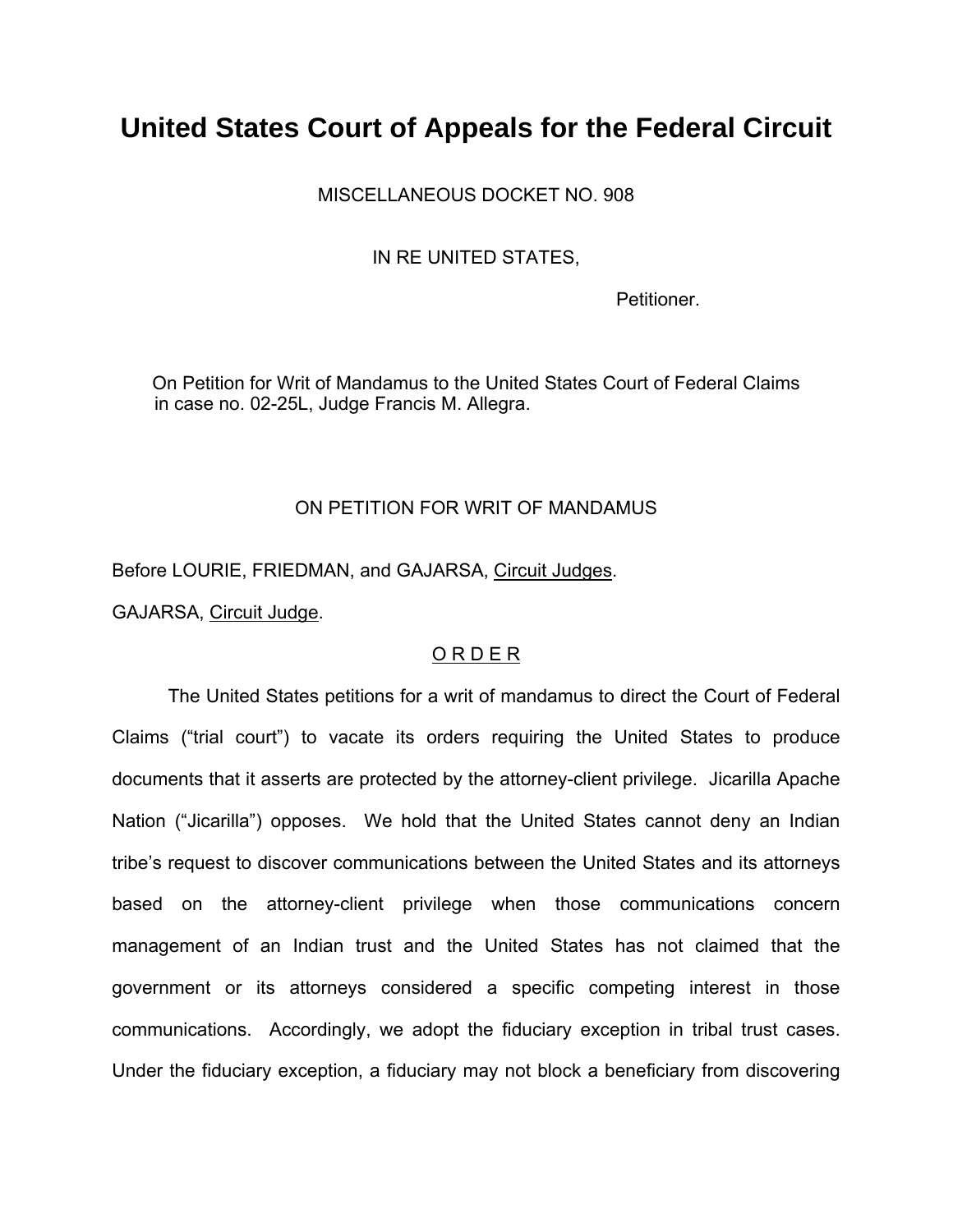information protected under the attorney-client privilege when the information relates to fiduciary matters, including trust management. Because we find that the trial court correctly applied the fiduciary exception to the United States' privileged communications, we deny the United States' petition for a writ of mandamus.

#### BACKGROUND

 Jicarilla sued the United States in the Court of Federal Claims for a breach of fiduciary duties, alleging that the United States mismanaged the tribe's trust assets and other funds. Jicarilla Apache Nation v. United States, 88 Fed. Cl. 1, 4 (2009). The trial court divided the case into phases. The first phase only concerns the government's management of Jicarilla trust accounts from 1972 to 1992. Id. During this phase, the tribe moved to compel discovery of documents related to the management of the trust funds that the United States asserted were protected by the attorney-client privilege, the work-product doctrine, and the deliberative process privilege. Id. In response, the United States "agreed to produce 71 of the 226 documents listed in its privilege log based, in part, upon withdrawing any deliberative process privilege claims," but maintained its privilege claims over the remaining 155 documents. Id. Per court order, the trial court reviewed the remaining 155 documents in camera. Id.

The trial court held that the United States could not deny Jicarilla's request to discover communications between the United States and its attorneys based on the attorney-client privilege because those communications were subject to the fiduciary exception. Id. at 11–12. The trial court explained that under the fiduciary exception, "fiduciaries may not shield from their beneficiaries communications between them and their attorneys that relate to fiduciary matters, including the administration of trusts." Id. at 10. According to the trial court, the fiduciary exception applied to the "'general trust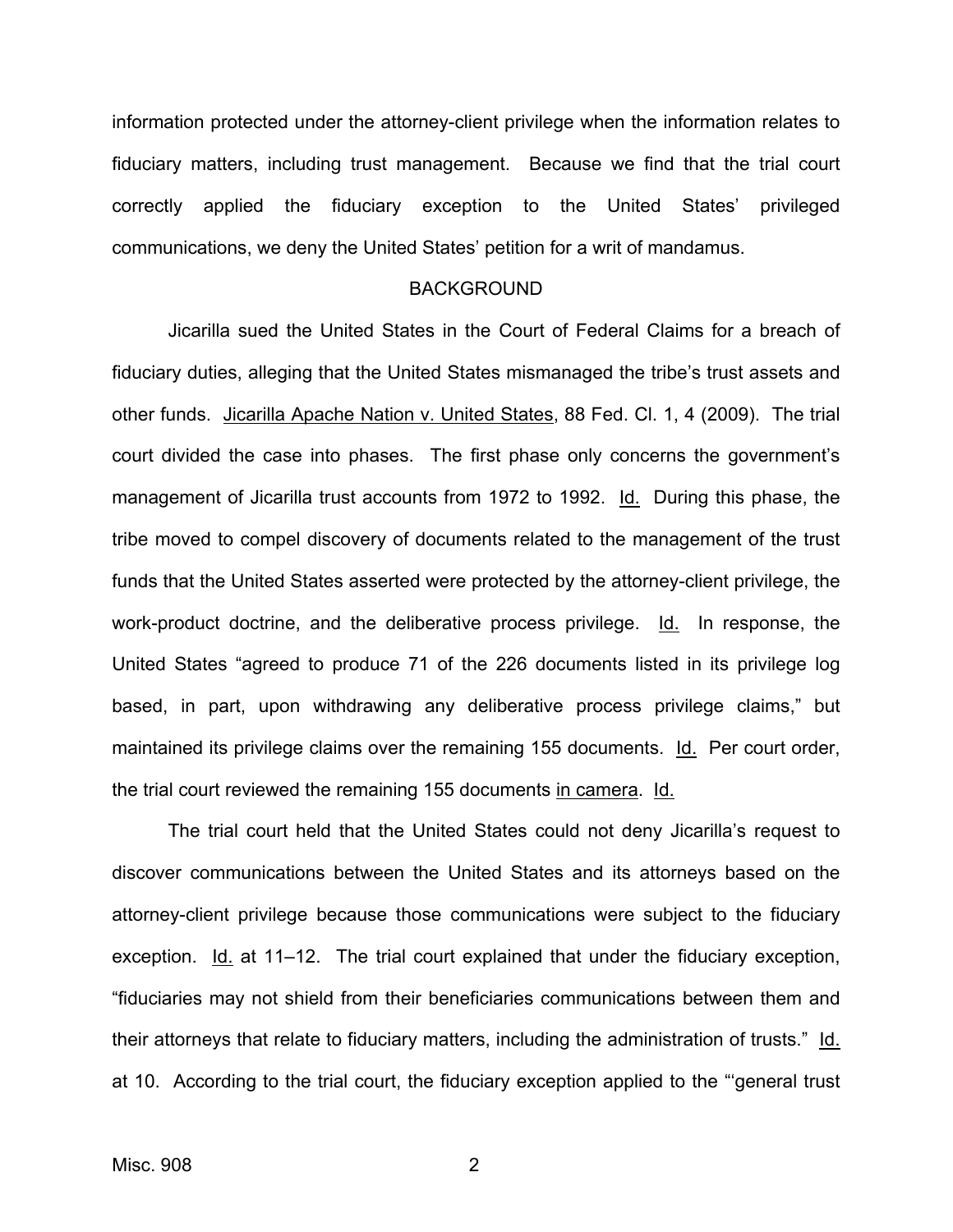relationship between the United States and the Indian people,' which comprises a 'distinctive obligation of trust incumbent upon the Government.'" Id. at 6 (quoting United States v. Mitchell, 463 U.S. 206, 225 (1982)). The trial court opined that "basic trust principles are readily transferable to" the United States' fiduciary relationship with Indian tribes. Id. at 11–12. The trial court noted that Congress had enacted legislation appointing the United States as trustee over "56 million acres of land and billions of dollars in tribal assets" and created an Office of Special Trustee "to ensure that each tribe received as complete a trust fund accounting as soon as possible." Id. at 5 (citing 25 U.S.C. §§ 4041–44 (2006)). Though statutes undoubtedly "delimit somewhat the government's obligations," the trial court explained that the U.S. Supreme Court had evaluated the fiduciary relationship using principles of common law and had judged tribal trust cases with the "most exacting fiduciary standards."  $Id$  at 6 (quoting Seminole Nation v. United States, 316 U.S. 286, 296 (1942)).

With these principles in mind, the trial court applied the fiduciary exception, requiring the United States to produce many of the documents that were not otherwise protected as work product. Id. at 13–19. The trial court organized the documents that Jicarilla requested into five categories, including (1) Department of the Interior ("Interior") personnel requests for advice from the Interior Solicitor's Office ("Solicitor's Office") on administration of tribal trusts, (2) Solicitor's Office advice to Interior and Department of the Treasury ("Treasury") personnel, (3) accounting firm Arthur Andersen LLP documents generated under contracts with Interior, (4) Interior documents concerning litigation with tribes other than Jicarilla, and (5) miscellaneous documents such as cover sheets and other documents not falling into the other categories. Id. at 6. The court applied the fiduciary exception to all the documents in the first category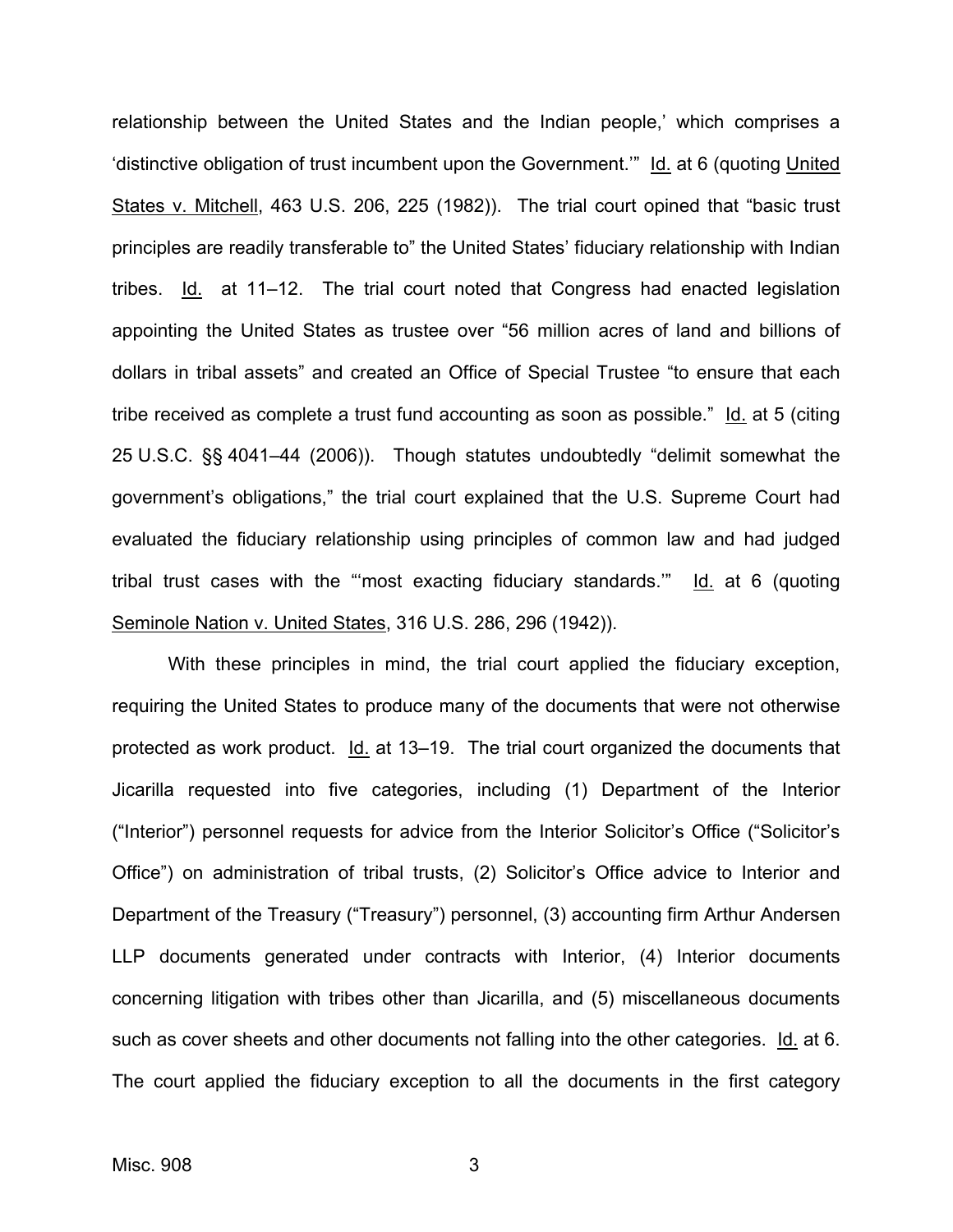except for duplicates because the "documents involve matters regarding the administration of tribal trusts, either directly or indirectly implicating the investments that benefit Jicarilla." Id. at 14. With few exceptions, the trial court also applied the fiduciary exception to documents in the second category because the documents contained "legal advice relating to trust administration." Id. at 16. In contrast to the first two categories, the trial court allowed the United States to withhold most of the documents in the third category from production as attorney work product. Id. at 17–18. As to the fourth category, the trial court allowed the United States to withhold most of the documents as work product, but required the government to produce four documents with the exception of two footnotes.  $Id.$  at 18. According to the trial court, those documents either did not constitute attorney work product at all or, if privileged, were subject to the fiduciary exception. Id. Finally, the trial court required the United States to produce two documents that fell under the fiduciary exception in the fifth category because the documents concerned trust management and various cover sheets that did not appear to be protected by either the attorney-client privilege or the work-product doctrine. Id. at 19.

The United States now petitions for a writ of mandamus to vacate the trial court's order requiring production of the above documents under the fiduciary exception. We have jurisdiction pursuant to 28 U.S.C. § 1651(a).

#### **DISCUSSION**

 This court has the authority to issue a writ of mandamus against a lower court under common law as codified in the All Writs Act. "[A]ll courts established by Act of Congress may issue all writs necessary or appropriate in aid of their respective jurisdictions and agreeable to the usages and principles of law." 28 U.S.C. § 1651(a)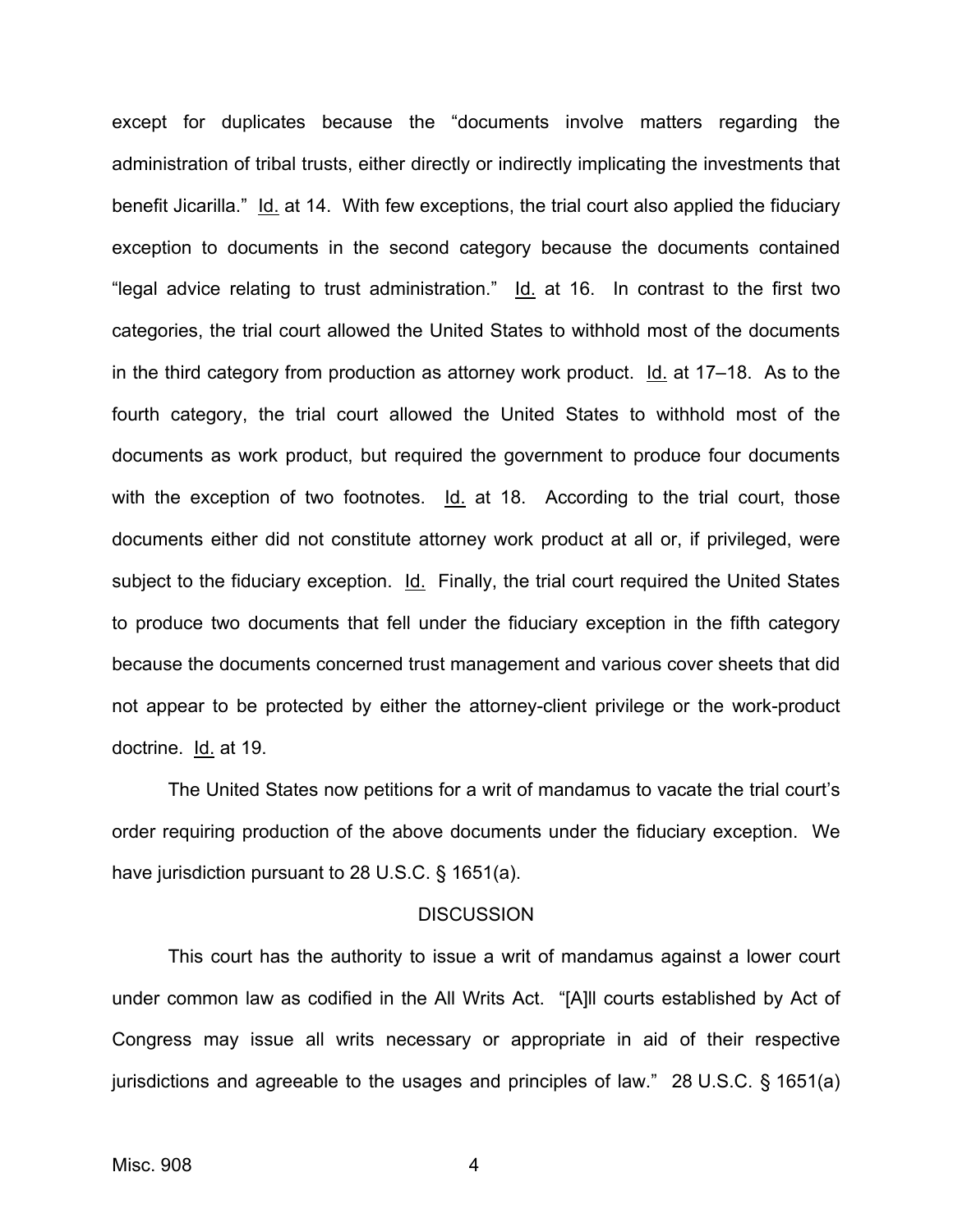(2006). Mandamus is available only in extraordinary cases to correct a lower court's usurpation of judicial power or clear abuse of discretion. Cheney v. U.S. Dist. Court, 542 U.S. 367, 380 (2004); see also In re Regents of the Univ. of Cal., 101 F.3d 1386, 1387 (Fed. Cir. 1996). A party seeking a writ of mandamus bears the burden of proving that it has no other means of attaining the relief desired, Mallard v. U.S. Dist. Court, 490 U.S. 296, 309 (1989), and that its "right to issuance of the writ is 'clear and indisputable,'" Bankers Life & Cas. Co. v. Holland, 346 U.S. 379, 384 (1953) (quoting United States ex rel. Bernardin v. Duell, 172 U.S. 576, 582 (1899)). Accordingly, the writ is a "'drastic and extraordinary' remedy 'reserved for really extraordinary causes.'" Cheney, 542 U.S. at 380 (quoting Ex parte Fahey, 332 U.S. 258, 259–60 (1947)).

Notwithstanding the extraordinary nature of mandamus, this court has issued the writ in appropriate cases "to prevent the wrongful exposure of privileged communications." Regents, 101 F.3d at 1387; see also Mohawk Indus., Inc. v. Carpenter, 78 U.S.L.W. 4019, 4022 (U.S. Dec. 8, 2009) (noting that an appellate court may grant a writ of mandamus to correct a "particularly injurious or novel privilege ruling"). "Specifically, 'mandamus review may be granted of discovery orders that turn on claims of privilege when (1) there is raised an important issue of first impression, (2) the privilege would be lost if review were denied until final judgment, and (3) immediate resolution would avoid the development of doctrine that would undermine the privilege.'" In re Seagate Tech., LLC, 497 F.3d 1360, 1367 (Fed. Cir. 2007) (en banc) (quoting Regents, 101 F.3d at 1388). Accordingly, mandamus may be appropriate to correct a lower court that ordered a party to produce documents in violation of the attorney-client privilege. See id. at 1375–76 (granting mandamus to correct a district court that held a party had waived the attorney-client privilege protecting trial counsel's client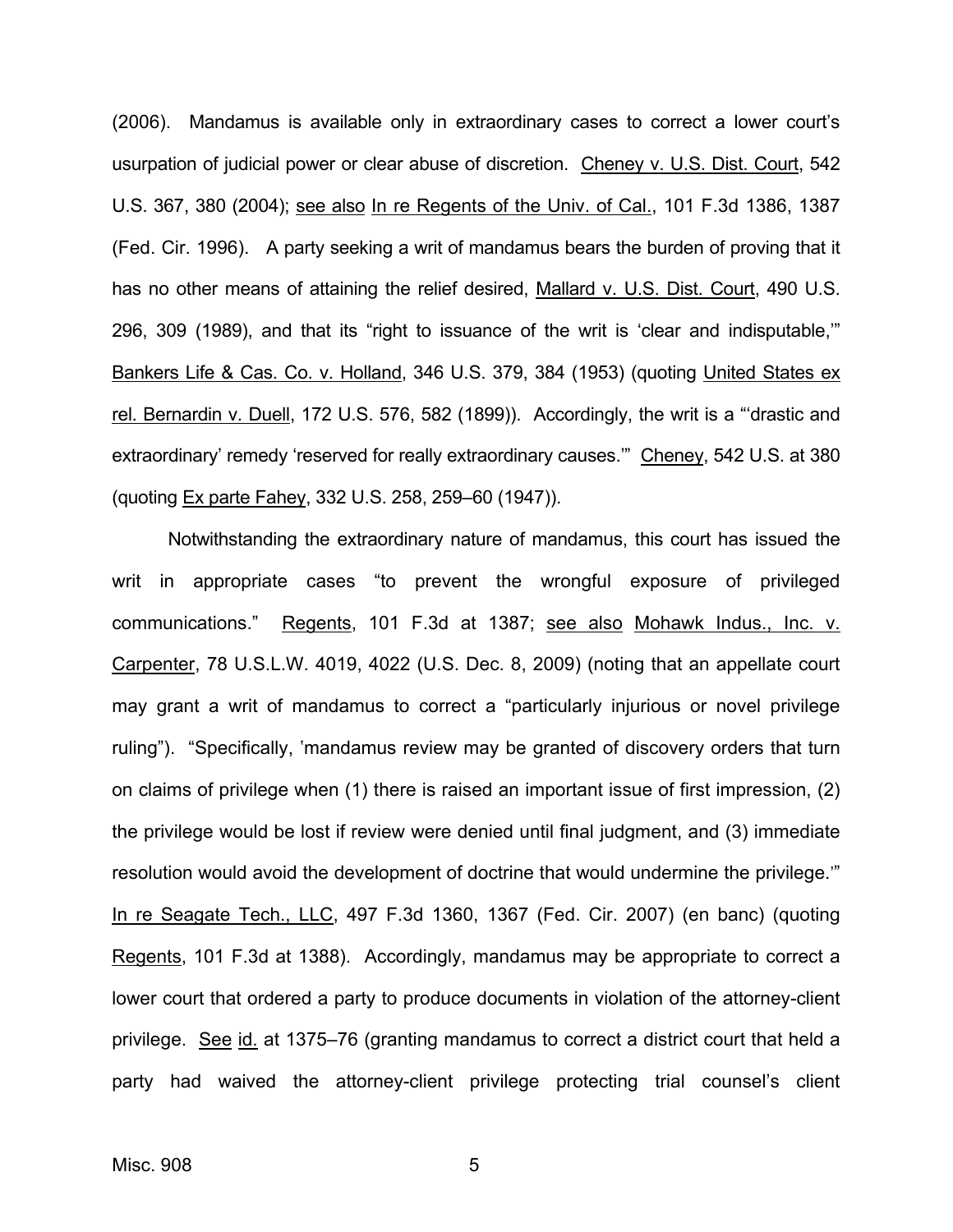communications and work product by asserting the advice-of-counsel defense in patent infringement suit); Regents, 101 F.3d at 1390–91 (granting mandamus to correct a district court that misconstrued the community of interest doctrine by ordering patent licensee's in-house counsel to testify about advice given to patentee during prosecution when licensee and patentee entered into an exclusive option contract and in-house counsel assumed responsibility for patent prosecution).

As a matter of first impression, the United States petitions for a writ of mandamus, asserting, inter alia, that the fiduciary exception does not apply to it because its relationship to the tribe is different than a traditional fiduciary relationship. The United States explains that the fiduciary exception is based on two primary rationales, including (1) the fiduciary's duty of loyalty to the beneficiaries and (2) the fiduciary's duty to provide information to beneficiaries. Based on these rationales, the United States argues the following: First, it argues that the fiduciary exception's rationales should not apply to its duties to tribes because the United States has competing interests to consider when administering the trust. Second, the United States argues that the attorney-client privilege should protect the documents here because the payment for the legal services did not come from the trust corpus. Third, the United States argues that applying the exception to the attorney-client privilege would improperly impair its ability to seek confidential legal advice. Finally, the United States argues that it does not have a fiduciary duty to disclose information to beneficiaries.

The United States' petition for mandamus thus asks us to interpret the bounds of the attorney-client privilege. This court interprets privileges on a case-by-case basis according to "principles of the common law" when federal law is at issue. Fed. R. Evid.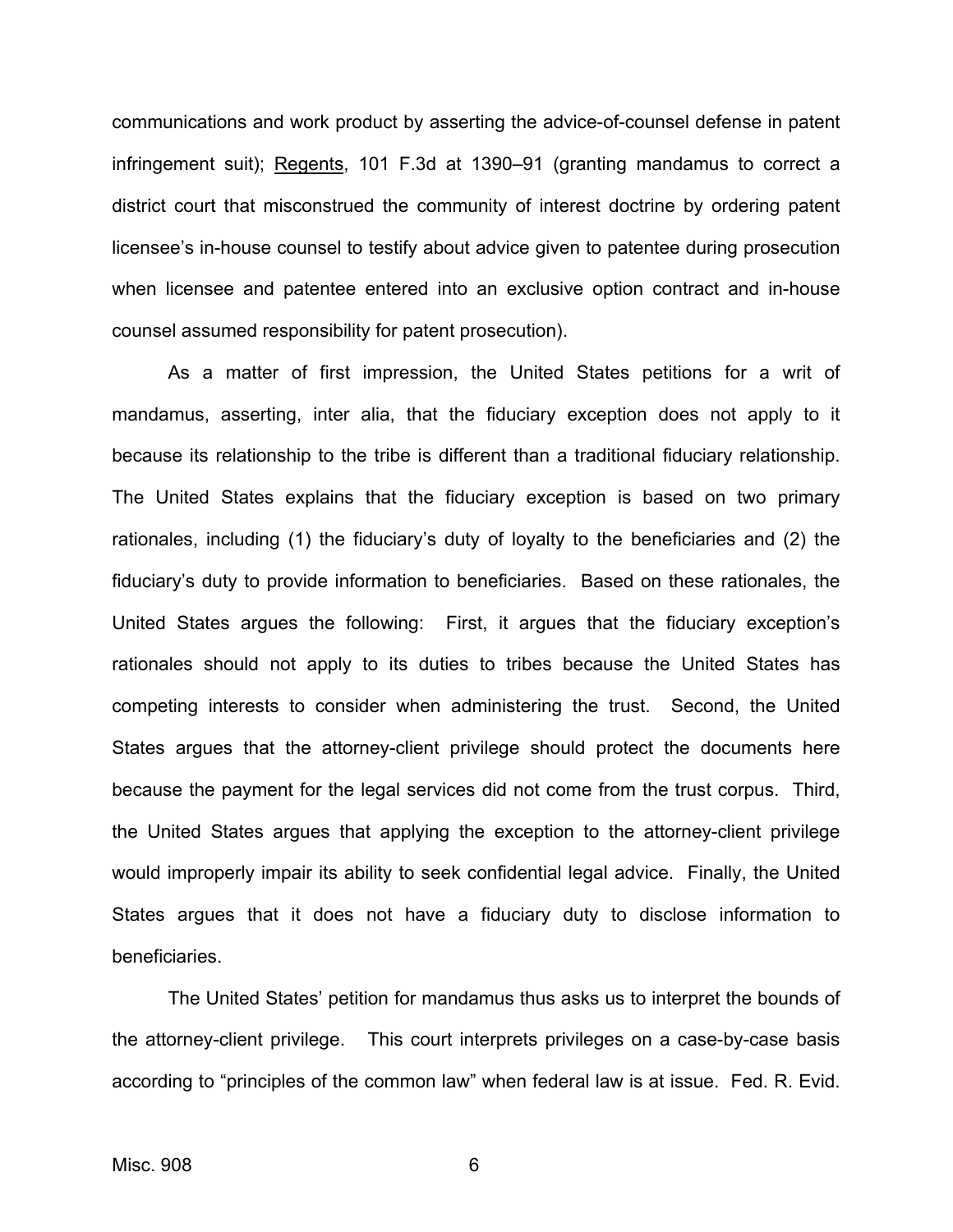501; see also Upjohn Co. v. United States, 449 U.S. 383, 396–97 (1981). Accordingly, we will begin with a summary of the attorney-client privilege and the fiduciary exception before examining how the privilege should apply in this case.

I. The Attorney-Client Privilege and the Development of the Fiduciary **Exception** 

The attorney-client privilege is the client's right to refuse to disclose confidential "communications between attorney and client made for the purpose of obtaining legal advice." Genentech, Inc. v. U.S. Int'l Trade Comm'n, 122 F.3d 1409, 1415 (Fed. Cir. 1997); see also Fisher v. United States, 425 U.S. 391, 403 (1976) ("Confidential disclosures by a client to an attorney made in order to obtain legal assistance are privileged."); Black's Law Dictionary 1235 (8th ed. 2004). The privilege "encourag[es] full and frank communication between attorneys and their clients" and "recognizes that sound legal advice . . . depends upon the lawyer's being fully informed by the client." Upjohn Co. v. United States, 449 U.S. 383, 389 (1981). But the privilege "belongs to the client, who alone may waive it." In re Seagate Tech., LLC, 497 F.3d 1360, 1372 (Fed. Cir. 2007) (en banc). An attorney may not assert the privilege against the client's wishes or against the client himself. See Am. Standard, Inc. v. Pfizer, Inc., 828 F.2d 734, 745 (Fed. Cir. 1987) ("The privilege is that of the client, not that of the attorney.").

While "[t]he attorney-client privilege is the oldest of the privileges for confidential communications known to the common law," Upjohn, 449 U.S. at 389, it is not "an ironclad veil of secrecy," Garner v. Wolfinbarger, 430 F.2d 1093, 1101 (5th Cir. 1970). The Supreme Court has recognized exceptions to the privilege, for example, holding that it does not protect communications made in the furtherance of a crime or fraud. See United States v. Zolin, 491 U.S. 554, 562–63 (1989) ("[T]he purpose of the crime-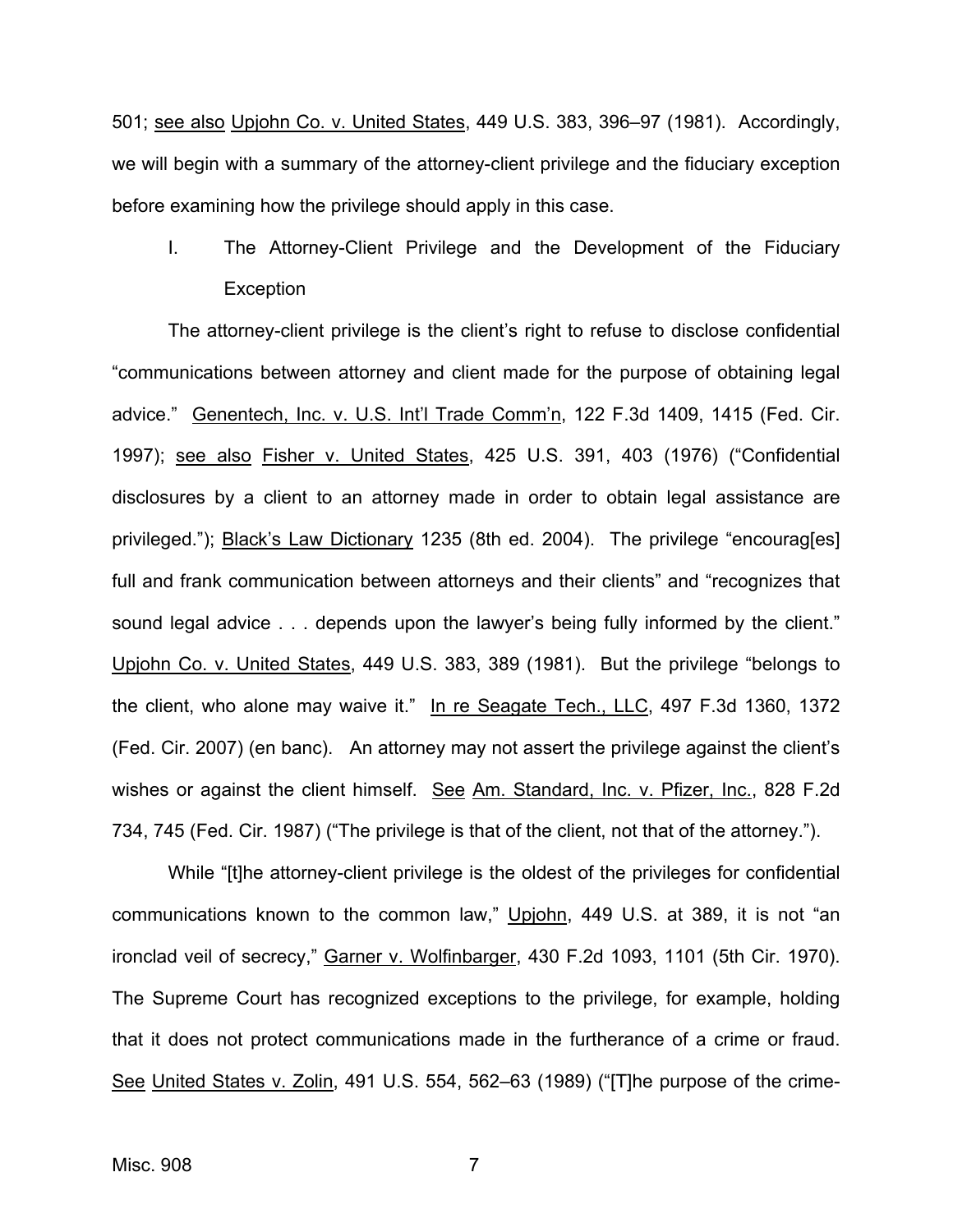fraud exception to the attorney-client privilege [is] to assure that the seal of secrecy between lawyer and client does not extend to communications made for the purpose of getting advice for the commission of a fraud or crime." (internal quotation marks omitted)); see also In re Spalding Sports Worldwide, Inc., 203 F.3d 800, 807 (Fed. Cir. 2000) (discussing the crime-fraud exception). Moreover, we have recognized the joint client or community of interest doctrine: "When the same attorney represents the interests of two or more entities on the same matter, those represented are viewed as joint clients for purposes of privilege." In re Regents of the Univ. of Cal., 101 F.3d 1386, 1389 (Fed. Cir. 1996). Under this doctrine, "communications between a client and the attorney may be privileged as to outsiders, [but] they are not privileged" between clients in a community of interest relationship. Wachtel v. Health Net, Inc., 482 F.3d 225, 231 (3d Cir. 2007). Several courts have recognized another limitation on the attorney-client privilege, known as the fiduciary exception.

As early as 1855, English courts required a trustee to produce legal advice to a beneficiary when the beneficiary sued the trustee for mismanagement and the advice related to trust administration. Devaynes v. Robinson, 20 Beav. 42, 43, 52 Eng. Rep. 518, 518 (1855) ("[C]ases and opinions taken by the . . . trustees must be produced" to the beneficiaries as long as the trustee did not obtain them in contemplation of litigation); Recent Cases, In re Whitworth, 1 Ch. 320 (1919), 33 Harv. L. Rev. 120 (1919). However, the attorney-client privilege still applied to advice that the trustee sought in anticipation of litigation. Id. After Devaynes, English courts have followed the so-called exception to the attorney-client privilege in beneficiary suits against a trustee for trust mismanagement. See, e.g., Talbot v. Marshfield, 2 Dr. & Sm. 549, 551 62 Eng. Rep. 728, 729 (1865) ("[I]f a trustee properly takes the opinion of counsel to guide him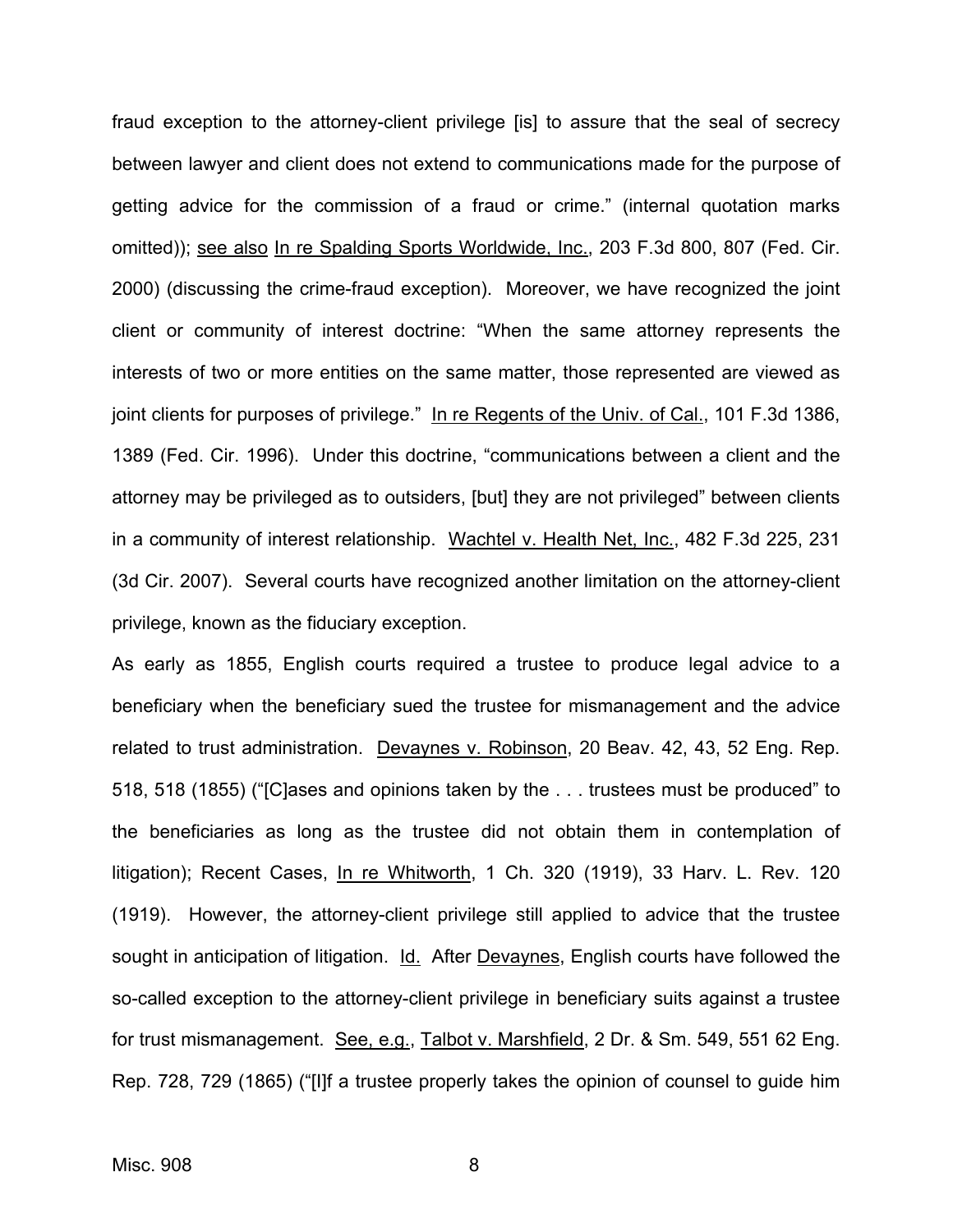in the execution of the trust, he has a right to be paid the expense of so doing out of the trust estate; and that alone would give any [beneficiary] a right to see the case and opinion."); Wynne v. Humbertson, 27 Beav. 421, 423, 54 Eng. Rep. 165, 166 (1858) ("[T]he rule is that, where the relation of trustee and [beneficiary] is established, all cases submitted and opinions taken by the trustee to guide himself in the administration of his trust, and not for the purpose of his own defense in any litigation . . . , must be produced to the [beneficiary]."); In re Mason, 22 Ch. D. 609, 609 (1883) (holding that the trustees must produce documents containing "communications by and to the trustees and their solicitors in relation to the trust estate, made before the action was brought"). These English courts reasoned that a beneficiary was entitled to access the advice of counsel because the trustee sought the advice on how to execute the trust for the beneficiary's benefit and because the trust fund paid for the advice. See Wynne, 27 Beav. at 423–24, 54 Eng. Rep. at 166; Talbot, 2 Dr. & Sm. at 550–51, 62 Eng. Rep. at 729.

Though much later, courts in the United States also adopted the fiduciary exception. In 1970, the Fifth Circuit held that shareholders could pierce a corporation's attorney-client privilege to discover legal advice given to corporate management in a suit for breach of fiduciary duty upon a showing of good cause. Garner, 430 F.2d at 1103–04. The Fifth Circuit identified nine factors courts should consider in finding good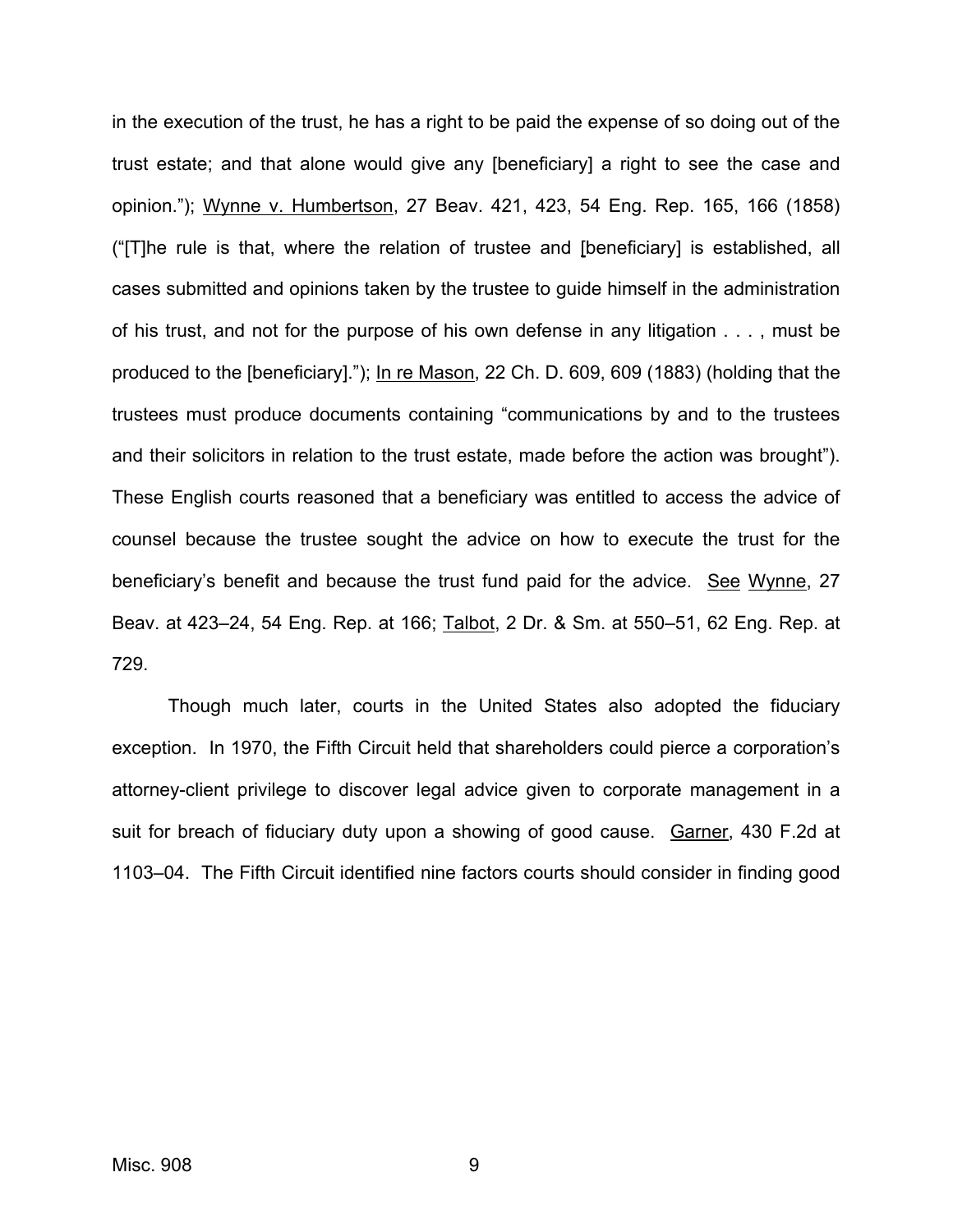cause.  $Id.$  at [1](#page-10-0)104.<sup>1</sup> In reaching its conclusion, the court recognized that a corporation or its managers may sometimes have conflicting interests with shareholders and that shareholders may have conflicting interests among themselves. Id. at 1101 & n.17. "But when all is said and done management is not managing for itself," rather it "has duties which run to the benefit ultimately of the stockholders." Id. at 1101. Analogizing to the crime-fraud exception and the community of interest doctrine, the Fifth Circuit reasoned that the attorney-client privilege had limits when the person seeking legal advice had a superseding obligation to shareholders or some other client was entitled to the advice. Id. at 1103.

Since Garner, U.S. courts have applied the fiduciary exception in contexts other than derivative shareholder actions. For example, courts have applied the exception in trust cases when trustees assert the attorney-client privilege against beneficiaries, as in the leading American case Riggs Nat'l Bank of Wash., D.C. v. Zimmer, 355 A.2d 709 (Del. Ch. 1976). Courts have also relied on the exception in other fiduciary relationships, such as when employers managing plans regulated under the Employee Retirement Income Security Act (ERISA) have asserted privilege against plan

Garner, 430 F.2d at 1104.

<span id="page-10-0"></span> $\frac{1}{1}$ 

 $1$  The nine Garner factors are as follows:

<sup>[1] [</sup>T]he number of shareholders and the percentage of stock they represent; [2] the bona fides of the shareholders; [3] the nature of the shareholders' claim and whether it is obviously colorable; [4] the apparent necessity or desirability of the shareholders having the information and the availability of it from other sources; [5] whether, if the shareholders' claim is of wrongful action by the corporation, it is of action criminal, or illegal but not criminal, or of doubtful legality; [6] whether the communication related to past or to prospective actions; [7] whether the communication is of advice concerning the litigation itself; [8] the extent to which the communication is identified versus the extent to which the shareholders are blindly fishing; [9] the risk of revelation of trade secrets or other information in whose confidentiality the corporation has an interest for independent reasons.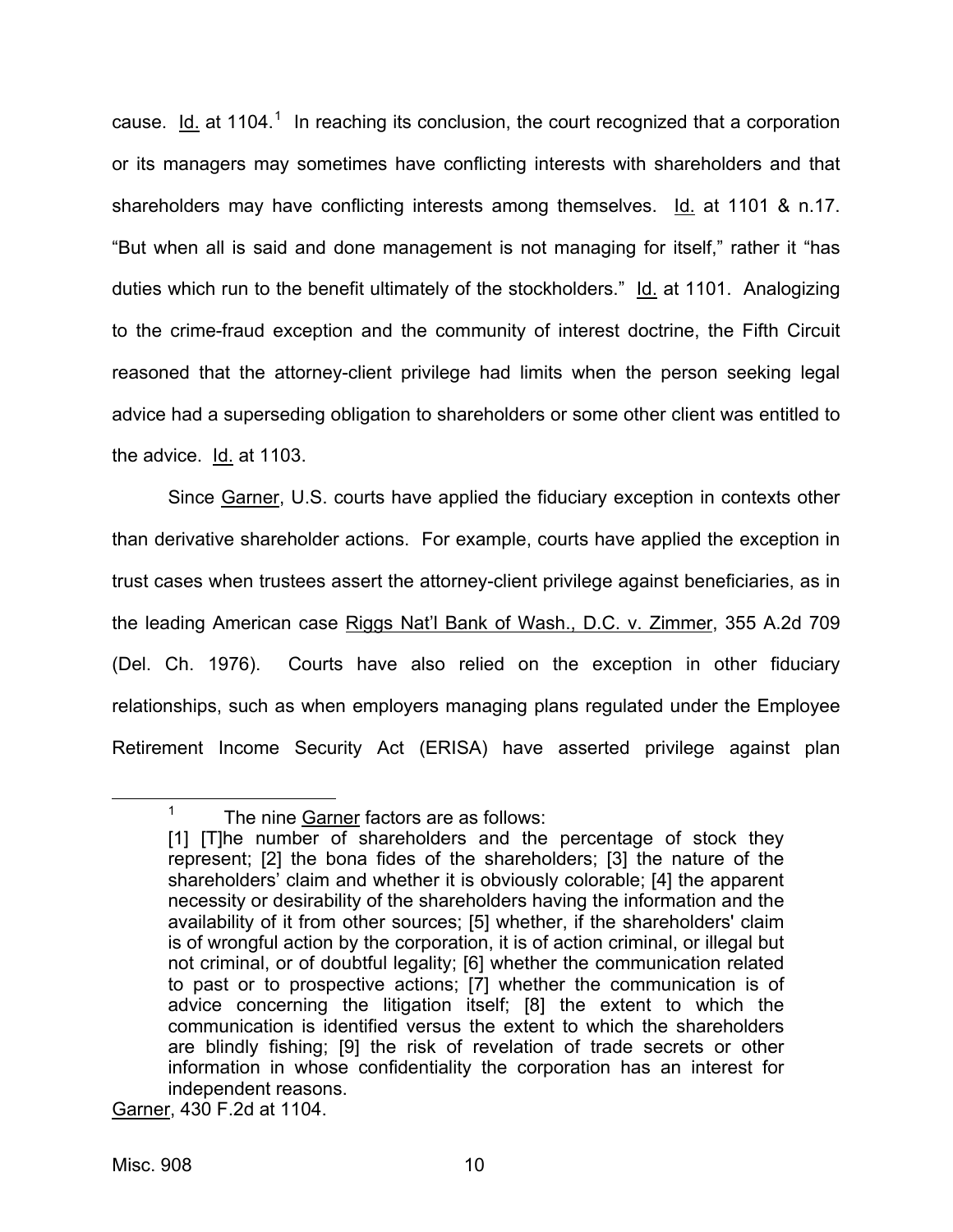beneficiaries and when unions have asserted privilege against union members. See Becher v. Long Island Lighting Co. (In re Long Island Lighting Co.), 129 F.3d 268, 271– 72 (2d Cir. 1997) (employer acting as an ERISA fiduciary asserting privilege against plan beneficiaries); Aguinaga v. John Morrell & Co., 112 F.R.D. 671, 679-81 (D. Kan. 1986) (union asserting privilege against union members).

The fiduciary exception to the attorney-client privilege is now well established among our sister circuits. At least five circuits recognize some form of the exception, including the Second, Fifth, Sixth, Ninth, and D.C. Circuits. See, e.g., United States v. Mett, 178 F.3d 1058, 1062 (9th Cir. 1999); In re Lindsey, 158 F.3d 1263, 1276–79 (D.C. Cir. 1998); Becher, 129 F.3d at 272 (recognizing the fiduciary exception in the Second Circuit); Wildbur v. ARCO Chem. Co., 974 F.2d 631, 645 (5th Cir. 1992); Fausek v. White, 965 F.2d 126, 132–33 (6th Cir. 1992); cf. Sandberg v. Va. Bankshares, Inc., 979 F.2d 332, 352 (4th Cir. 1992), vacated, No. 91-1873(L), 1993 WL 524680 (4th Cir. Apr. 7, 1993). Though we are aware of some state courts that have expressly rejected the fiduciary exception, no federal court of appeals has rejected the principle, but have only declined to apply the exception in cases where the facts did not justify its application. Compare Wells Fargo Bank, N.A. v. Superior Court, 990 P.2d 591, 594–96 (Cal. 2000) (rejecting the fiduciary exception in a trustee-beneficiary case because statutory attorney-client privilege did not permit judicially created exceptions), and Huie v. DeShazo, 922 S.W.2d 920, 922–25 (Tex. 1996) (rejecting the fiduciary exception in a trustee-beneficiary case), with Wachtel, 482 F.3d at 236–37 (declining to apply the fiduciary exception to an insurer who sells, but does not manage, insurance to ERISAregulated parties), and Bland v. Fiatallis N. Am., Inc., 401 F.3d 779, 788–89 (7th Cir. 2005) (declining to apply the fiduciary exception to an employer amending or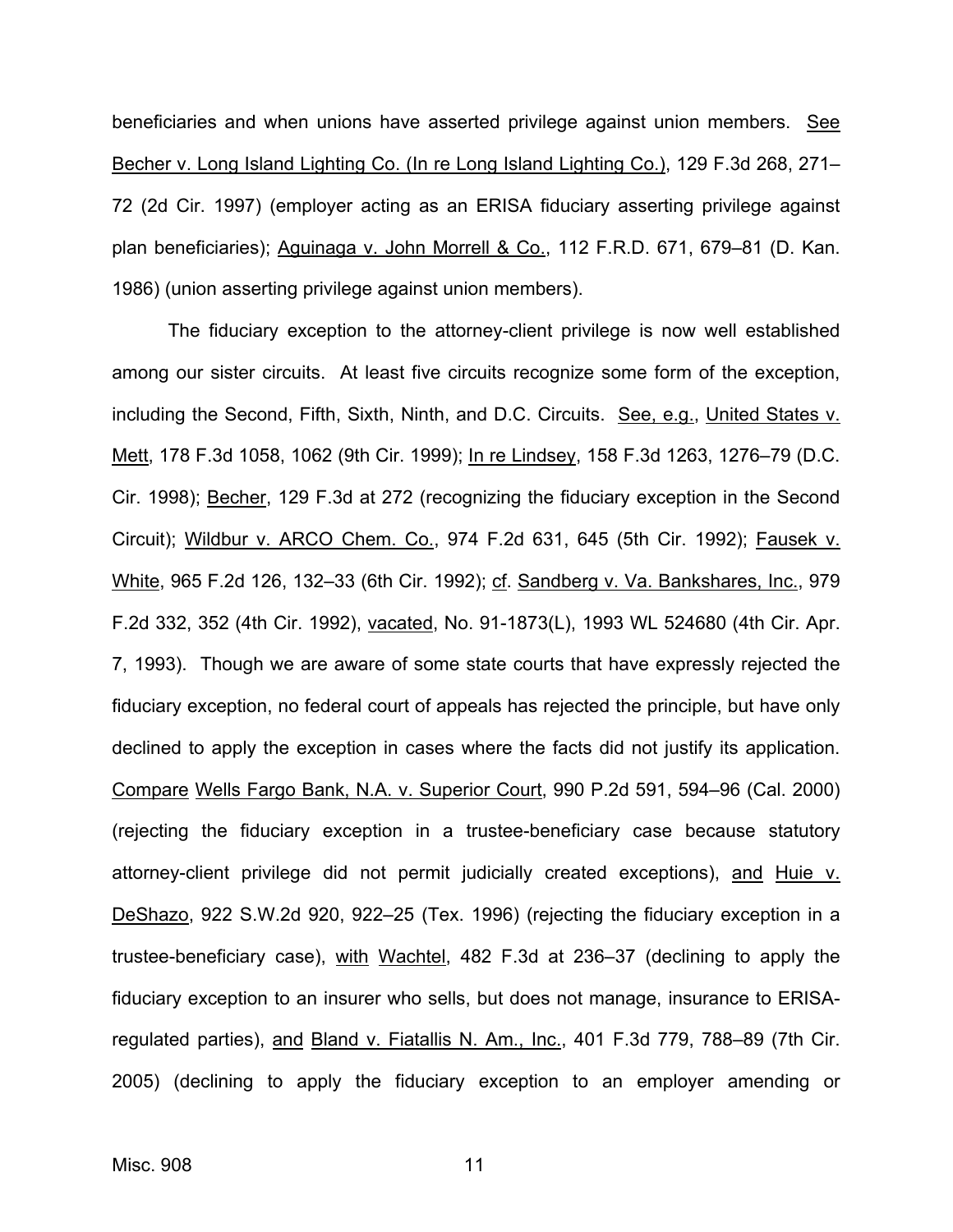terminating an ERISA plan), and Cox v. Adm'r U.S. Steel & Carnegie, 17 F.3d 1386, 1415–16 (11th Cir. 1994) (declining to apply the Garner doctrine to a union in a suit brought by union members because only a tiny percentage of union members were members of the class and the union class members' interests conflicted with union members not in the class).

As developed in the United States, courts have based the fiduciary exception on two justifications. See Riggs, 355 A.2d at 712–14. First, the fiduciary is not the attorney's exclusive client, but acts as a proxy for the beneficiary. See, e.g., Mett, 178 F.3d at 1063 ("[A]t least as to advice regarding plan administration, a trustee is not the real client and thus never enjoyed the privilege in the first place." (internal quotation marks omitted)); Riggs, 355 A.2d at 713 ("As a representative for the beneficiaries of the trust which he is administering, the trustee is not the real client in the sense that he is personally being served."). Under this justification, the fiduciary exception is but a logical extension of the client's control of the attorney-client privilege. Second, the fiduciary has a duty to disclose all information related to trust management to the beneficiary. See e.g., Becher, 129 F.3d at 72 ("[An] ERISA fiduciary must make available to the beneficiary, upon request, any communications with an attorney that are intended to assist in the administration of the plan."); Riggs, 355 A.2d at 714 ("[T]rustees . . . cannot subordinate the fiduciary obligations owed to the beneficiaries to their own private interests under the guise of attorney-client privilege."). Under this second justification, "the fiduciary exception can be understood as an instance of the attorney-client privilege giving way in the face of a competing legal principle," the duty to disclose. Mett, 178 F.3d at 1063.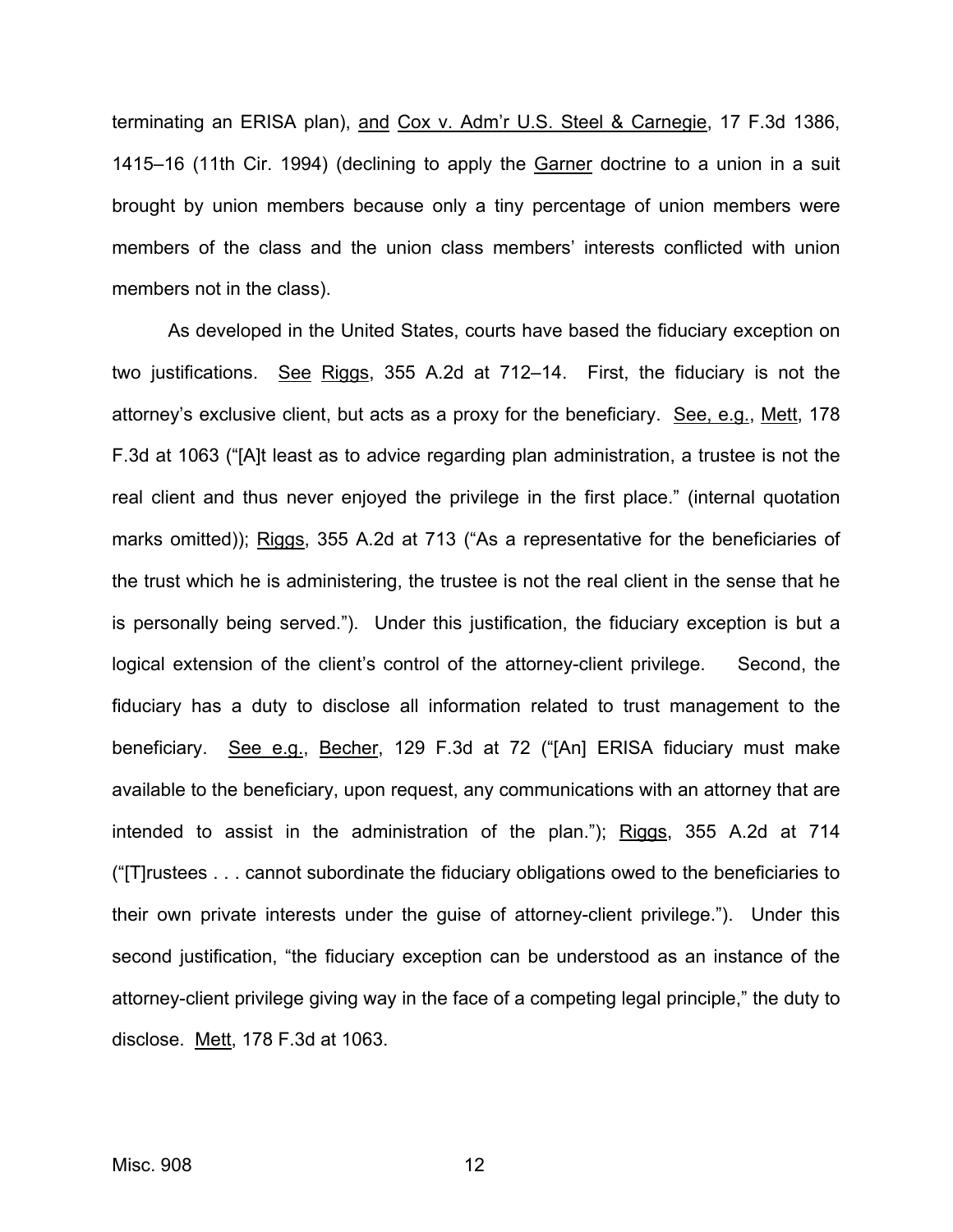No federal court of appeals has addressed whether the fiduciary exception applies to the United States as trustee over tribal assets and funds. However, federal trial courts have previously applied the fiduciary exception to the United States in at least three tribal trust cases—twice in the Court of Federal Claims and once in a district court. See Osage Nation v. United States, 66 Fed. Cl. 244, 247-53 (2005); Cobell v. Norton, 212 F.R.D. 24, 27–29 (D.D.C. 2002); Shoshone Indian Tribe of Wind River Reservation, Wy. v. United States, Nos. 458-79 and 459-79 (Fed. Cl. May 16, 2002), attached at Jicarilla Apache Nation v. United States, 88 Fed. Cl. 1, 35 (2009). With this background in mind, we now turn to the question that the United States raises in its petition.

#### II. The Fiduciary Exception Applied to Indian Trusts

The United States' relationship with the Indian tribes is sufficiently similar to a private trust to justify applying the fiduciary exception. Therefore, we hold that the United States cannot deny an Indian tribe's request to discover communications between the United States and its attorneys based on the attorney-client privilege when those communications concern management of an Indian trust and the United States has not claimed that the government or its attorneys considered a specific competing interest in those communications. The United States' general assertion that the Secretary of the Interior's other statutory obligations "may occasionally be in tension with interests regarding tribal lands or other non-monetary assets," does not diminish its exacting responsibilities as a trustee so as to warrant shielding the trust beneficiary from legal advice on trust management. Accordingly, we adopt the fiduciary exception in tribal trust cases. We do not address whether the fiduciary exception applies when the government or its attorneys considered a specific competing interest in those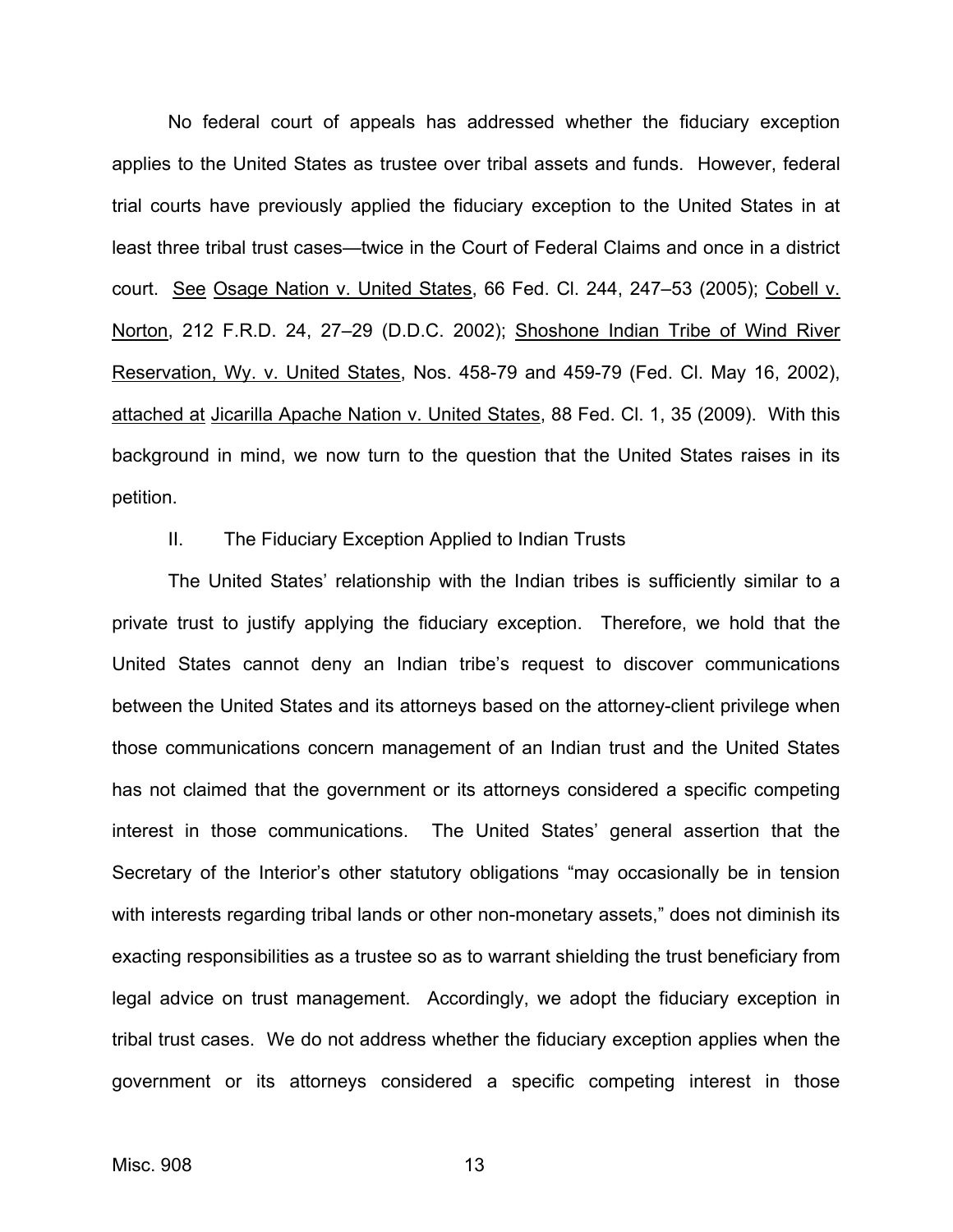communications, such as statutes governing endangered species or natural resources. Nor do we address whether the fiduciary exception applies to documents privileged as attorney work product. In the case before us, however, both justifications for the fiduciary exception support its application.

A. A. Identity of the Client

As the Court of Federal Claims described, the attorney-client communications at issue here were for the benefit of Jicarilla and other Indian tribes. Jicarilla Apache Nation v. United States, 88 Fed. Cl. 1, 6, 13–19 (2009). Interior was seeking advice on behalf of the tribes on how to manage trust funds and other tribal assets, and the attorneys were giving advice on trust management ultimately for the benefit of the tribes. Accordingly, Interior was not the government attorneys' exclusive client, but acted as a proxy for the beneficiary Indian tribes.

Jicarilla's status as the "real client" stems from its trust relationship with the United States. Riggs Nat'l Bank of Wash., D.C. v. Zimmer, 355 A.2d 709, 713 (Del. Ch. 1976). The Supreme Court has affirmed "the undisputed existence of a general trust relationship between the United States and the Indian people." United States v. Mitchell, 463 U.S. 206, 225 (1983); see also Cherokee Nation v. Ga., 30 U.S. (5 Pet.) 1, 17 (1831) (describing the relationship of the Indian tribes to the United States as "ward to his guardian" and clearly establishing the now longstanding and accepted basis of the trust relationship between the United States and Indian tribes). "All of the necessary elements of a common-law trust are present: a trustee (the United States), a beneficiary (the Indian allottees), and a trust corpus (Indian timber, lands, and funds)." Id. This general trust relationship rests on a long history of asset management and statutory mandates to Interior. As the trial court noted, "'Nearly every piece of modern legislation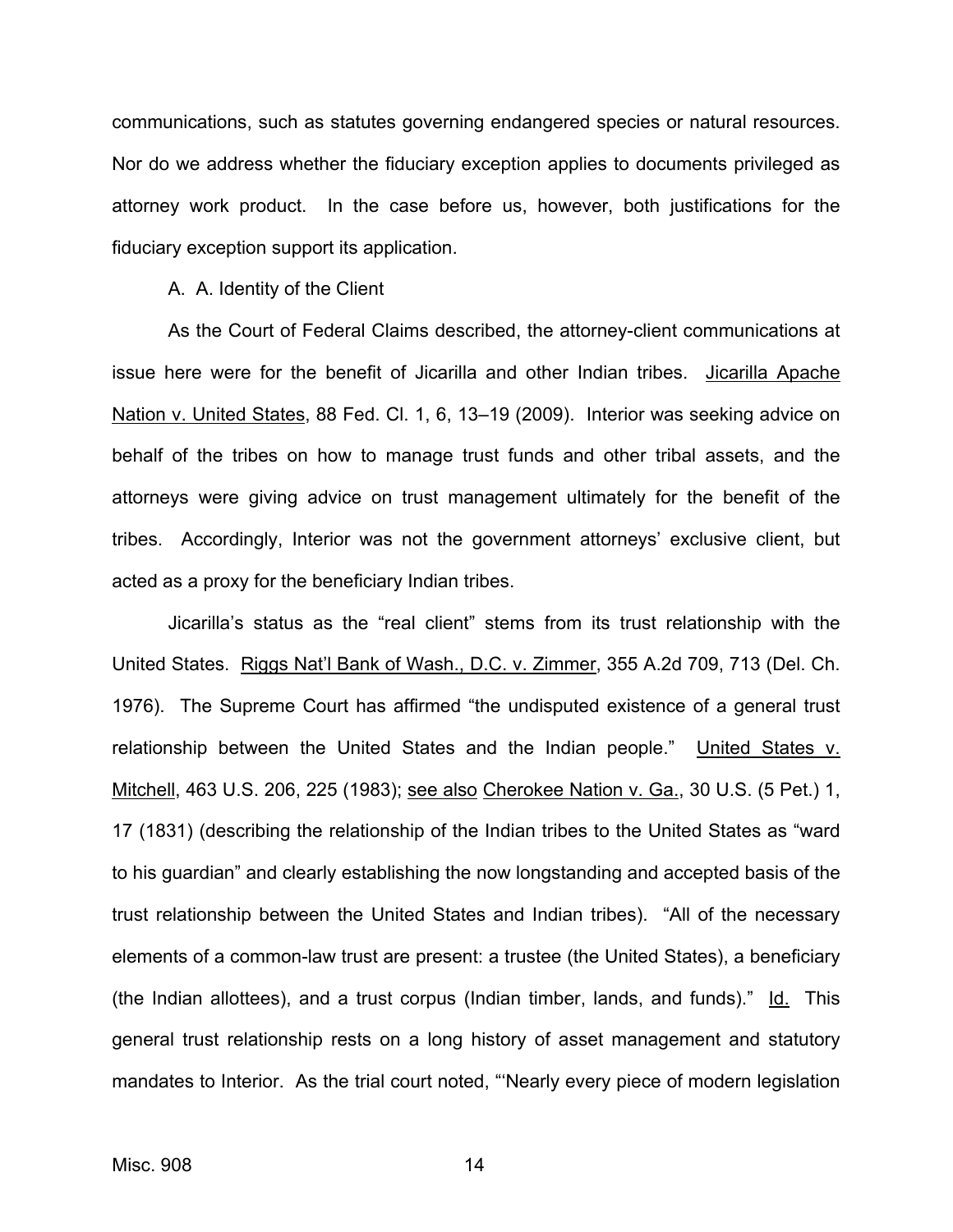dealing with Indian tribes contains a statement reaffirming the trust relationship between tribes and the federal government.'" Jicarilla, 88 Fed. Cl. at 5 (quoting Felix Cohen, Handbook of Federal Indian Law § 5.04(4)(a) (2005)). We think that the statutes that the trial court cites amply demonstrate that relationship. See id.; see also 25 U.S.C. § 162(a) (2006) (trust investment); § 450j (contract administration); § 458cc (funding agreements); § 3120 (forest resources); § 3303 (education); § 3701 (agricultural resources); § 4021 (trust fund management); §§ 4041–43 (special trustee). Indeed, like the fiduciary duties in other statutory trusts, the United States' trust duties to tribes "draw much of their content from the common law of trusts." Varity Corp. v. Howe, 516 U.S. 489, 496 (1996) (comparing fiduciary duties under ERISA to the common law of trusts). Accordingly, common law trust principles should generally apply to the United States when it acts as trustee over tribal assets. See United States v. White Mtn. Apache Tribe, 537 U.S. 465, 475 (2003) (applying the common law principle that a trustee must preserve the trust corpus to the United States as trustee of tribal assets); Shoshone Indian Tribe of Wind River Reservation v. United States, 364 F.3d 1339, 1348 (Fed. Cir. 2004) (applying the common law principle of trustee repudiation to the United States as trustee of tribal assets). Moreover, the general trust relationship justifies straightforward application of the fiduciary exception in this case, instead of the multifactor balancing test that courts apply in derivative shareholder actions. Compare Wynne v. Humbertson, 27 Beav. 421, 423, 54 Eng. Rep. 165, 166 (1858) (fiduciary exception applied in trust case), and Riggs, 355 A.2d at 712–14 (same), with Garner, 430 F.2d at 1104 (shareholder derivative action identifying nine factors for good cause to pierce attorney-client privilege). We find the government's arguments to the contrary unpersuasive and address each in turn.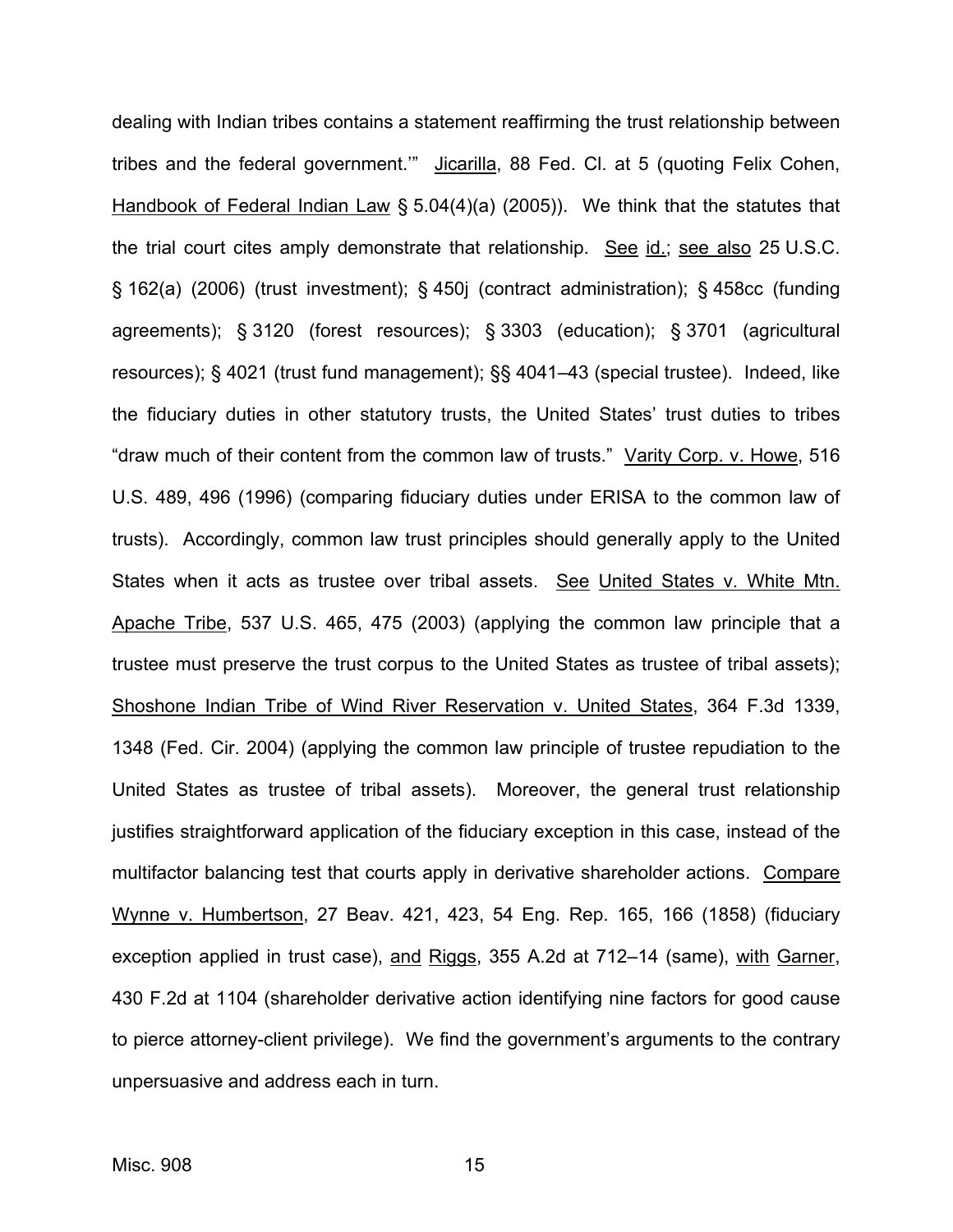#### 1. Duty of Loyalty to the Tribes

The United States relies primarily on Nevada v. United States, 463 U.S. 110 (1983) for its argument that its relationship with the tribes is very different from a traditional fiduciary's relationship to beneficiaries.

 In Nevada, the Supreme Court held that res judicata barred an action by the United States in 1973 seeking additional water rights on behalf of the Pyramid Lake Indian Reservation because the United States had already sued in 1913 to adjudicate those same water rights. Id. at 143. The Court also addressed the United States' obligations to the reservation and its obligation to comply with the Reclamation Act of 1902. The Reclamation Act "required the Secretary of the Interior to assume substantial obligations with respect to the reclamation of arid lands in the western part of the United States." Id. at 128. The Court explained that the United States would not violate its trust obligations to a tribe by performing another task also required in the Reclamation Act. The Court noted that Congress delegated to the Secretary of the Interior "both the responsibility for the supervision of the Indian tribes and the commencement of reclamation projects in areas adjacent to reservation lands." Id. Based on this dual responsibility, the Court wrote that "it is simply unrealistic to suggest that the Government may not perform its obligation to represent Indian tribes in litigation when Congress has obliged it to represent other interests as well." Id. The Court thus reasoned that this dual responsibility altered the government's duties as a fiduciary: "[T]he Government cannot follow the fastidious standards of a private fiduciary, who would breach his duties to his single beneficiary solely by representing potentially conflicting interests without the beneficiary's consent." Id.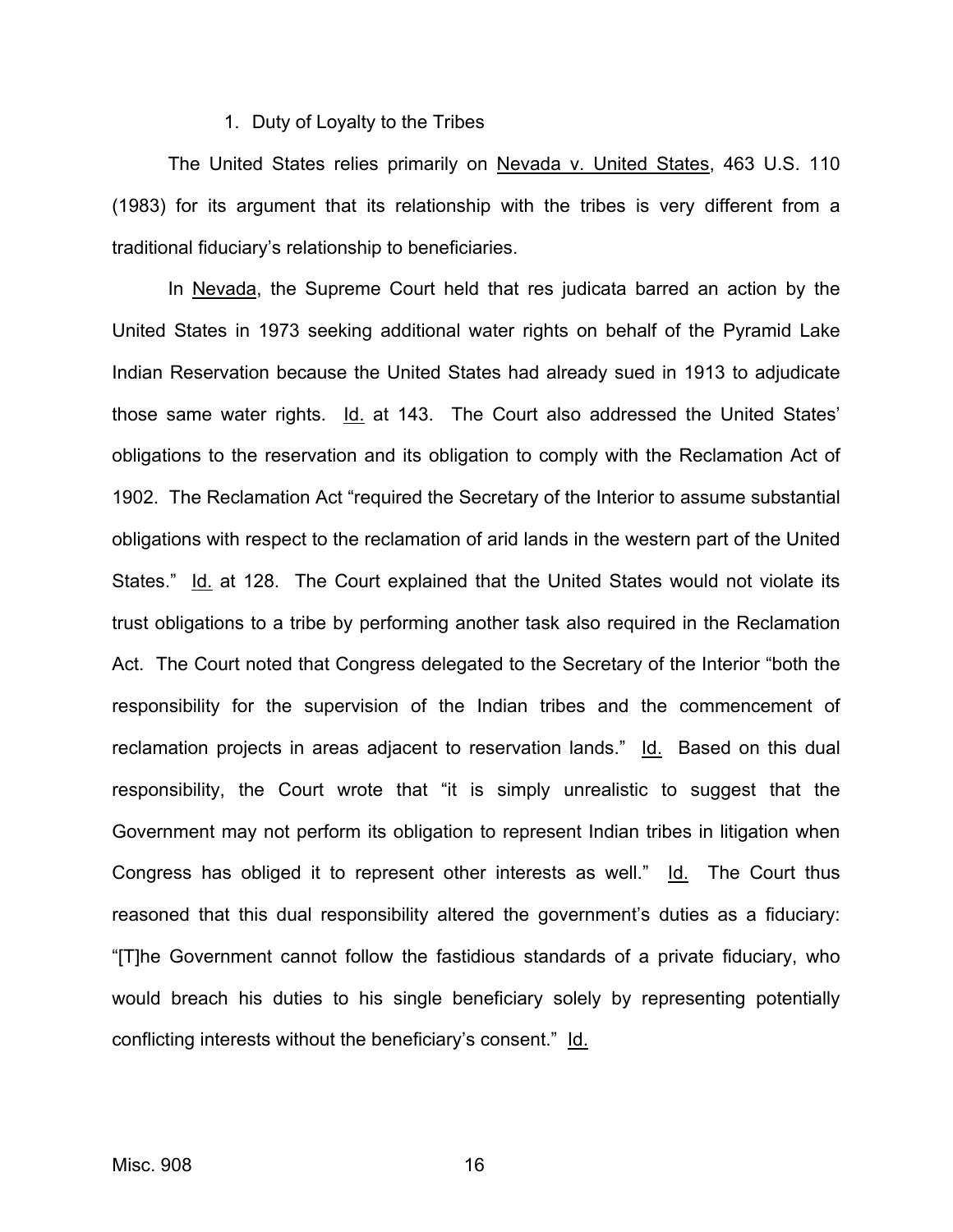The United States' reliance on Nevada and its argument that other statutory duties undermine application of the fiduciary exception are not relevant in this case. To be sure, Nevada recognizes that the Secretary of the Interior may at times be required to balance fiduciary duties with other statutory duties. However, the government does not argue in its petition that it in fact had to balance competing interests, such as land or mineral rights, in the communications at issue here. We note that this is the trust funds phase of the case. According to the parties, this phase involves only the management of accounts, not of other assets such as land or mineral rights, where the Secretary of the Interior might have other statutory duties. The Navajo Nation and Pueblo of Laguna, as amici curiae, correctly note that "[s]ince the documents at issue relate only to trust funds, potential privilege claims for unspecified documents regarding other types of trust assets based on other statutory regimes are beyond the scope of the petition." Thus, we do not reach the issue whether the fiduciary exception applies when the government or its attorneys considered a specific competing interest in those communications.

#### 2. Source of Payment for Legal Advice

 The United States also argues that because its attorneys are paid "out of congressional appropriations, not the trust corpus," their relationship with the tribes should not allow application of the fiduciary exception. The United States explains that "[w]hile the source of payment [for legal advice] may not, by itself, determine whether the fiduciary exception applies, it does serve as another factor counseling against application of the exception in this context."

The United States correctly identifies the source of payment as one factor in determining whether a beneficiary can access attorney-client privileged information.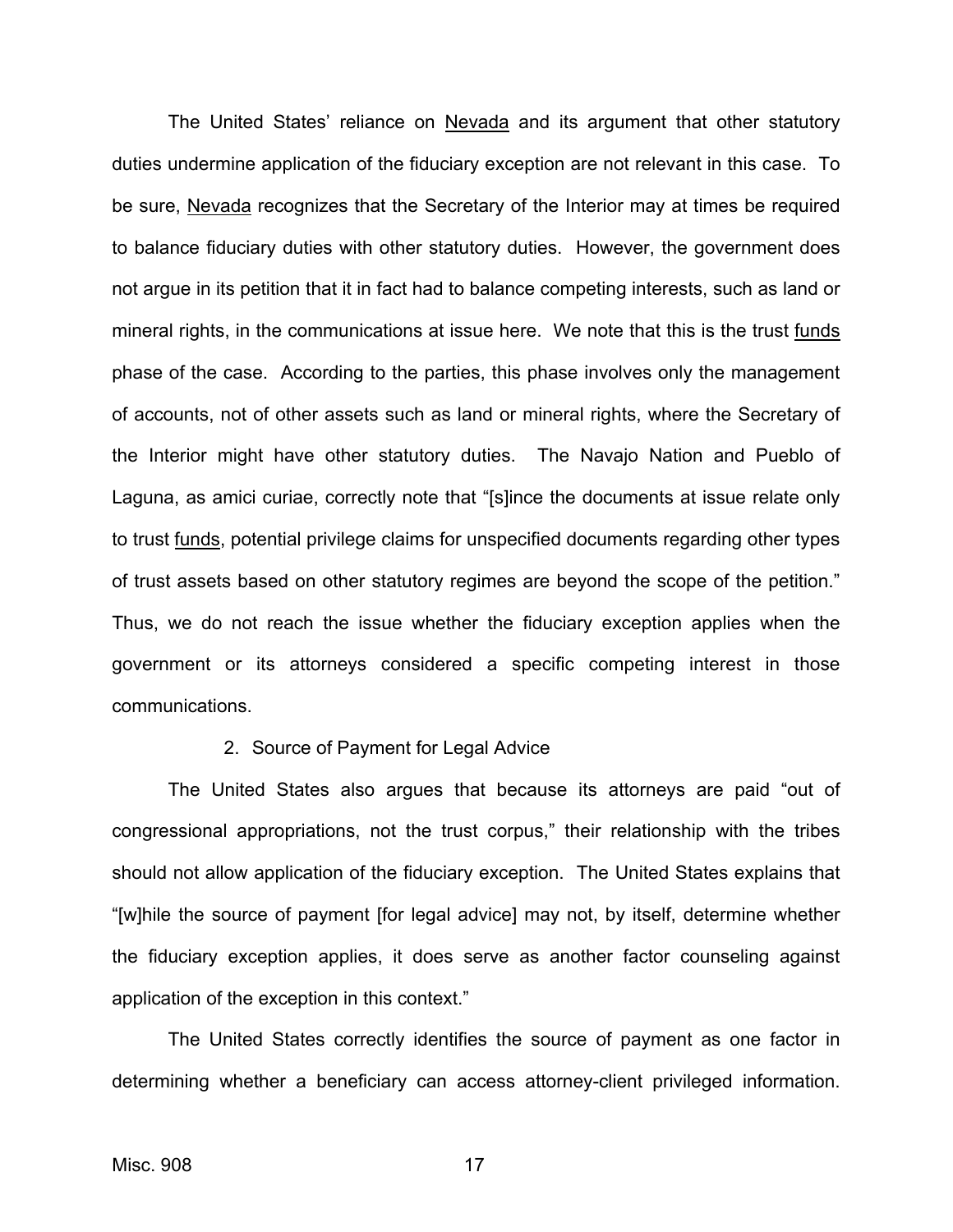See, e.g., Wachtel v. Health Net, Inc., 482 F.2d 225, 235–36 (3d Cir. 2007) ("[W]hen a trustee pays counsel out of trust funds, rather than out of its own pocket, the payment scheme is strongly indicative of the beneficiaries' status as the true clients."); Riggs, 355 A.2d at 712 ("[W]hen the beneficiaries desire to inspect opinions of counsel for which they have paid out of trust funds effectively belonging to them, the duty of the trustees to allow them to examine those opinions becomes even more compelling."). In contrast to a private trust case, we do not think the source of payment is helpful when the trustee imposes the trust on the beneficiaries. The fact that the United States does not use trust funds to pay for legal advice on how to manage a trust it imposed on the Indian tribes does not suggest that the tribes should be barred from accessing that advice. Moreover, the government's fiduciary duties of providing Jicarilla "with complete and accurate information overrides any implication that must arise from the fact that the [g]overnment pays its own legal fees." Osage Nation v. United States, 66 Fed. Cl. 244, 249 (2005) (internal quotation marks omitted) (alterations in the original).

3. Secretary of the Interior's Ability to Obtain Confidential Legal Advice

 The United States also argues that applying the fiduciary duty in this case would impair the Secretary of the Interior's ability to obtain confidential legal advice. Because this phase of the litigation involves only the United States' duties regarding trust fund accounts, we disagree with the government's position. Of course, the basic concern could be stated by any trustee. The trustee may feel that its ability to obtain legal advice is impaired because the advice is not shielded from its beneficiary. But the exception applies because the fiduciary is not the exclusive client of the attorney rendering advice and because a fiduciary has a duty to keep the beneficiary informed of issues related to trust administration. Though the United States argues that it would not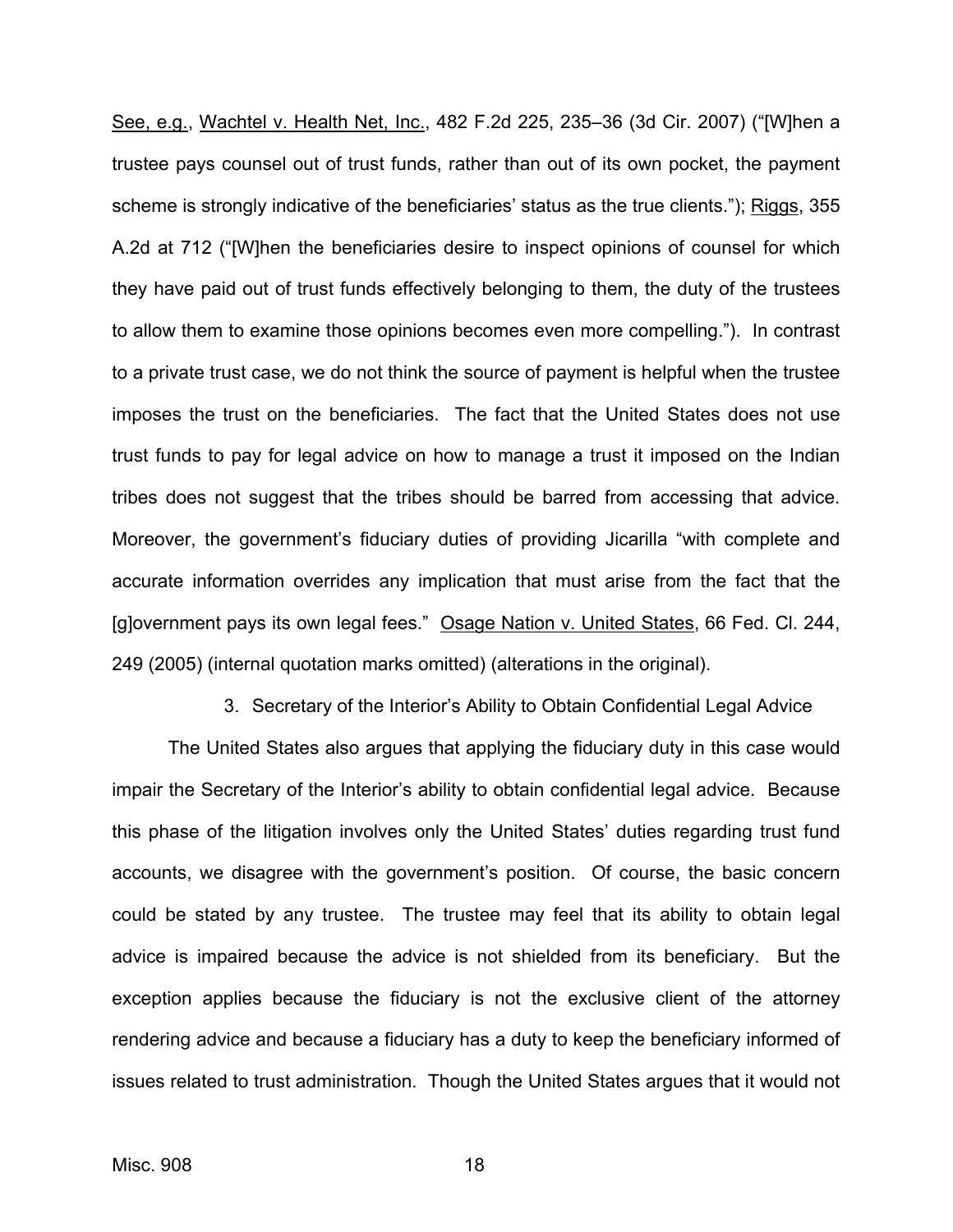be able to obtain legal advice about other statutes that may require it to take action related to property that is not a trust fund account, those arguments are not relevant in this case and it has failed to allege any actual conflict.

#### B. Duty of Disclosure

 The fiduciary exception's second justification also supports applying the doctrine in this case. As a general trustee, the United States has a fiduciary duty to disclose information related to trust management to the beneficiary Indian tribes, including legal advice on how to manage trust funds. See Restatement (Third) of Trusts § 82(2) (2007) ("[A] trustee also ordinarily has a duty promptly to respond to the request of any beneficiary for information concerning the trust and its administration, and to permit beneficiaries on a reasonable basis to inspect trust documents, records, and property holdings."); Restatement (Second) of Trusts § 173 (1959) ("The trustee is under a duty to the beneficiary to give him upon his request at reasonable times complete and accurate information as to the nature and amount of the trust property, and to permit him or a person duly authorized by him to inspect the subject matter of the trust and the accounts and vouchers and other documents relating to the trust."). In addition to that basic duty, Congress has created an Office of Special Trustee "to provide for more effective management of, and accountability for the proper discharge of, the Secretary's trust responsibilities to Indian tribes." 25 U.S.C. § 4041(1) (2006).

The United States argues that it does not have a fiduciary's duty to disseminate information to the tribes because Congress has required Interior to provide only specific types of information to tribes. The United States cites the 1994 Indian Trust Fund Management Reform Act, which required, inter alia, that Interior must provide certain information to tribes, including quarterly statements of performance and a letter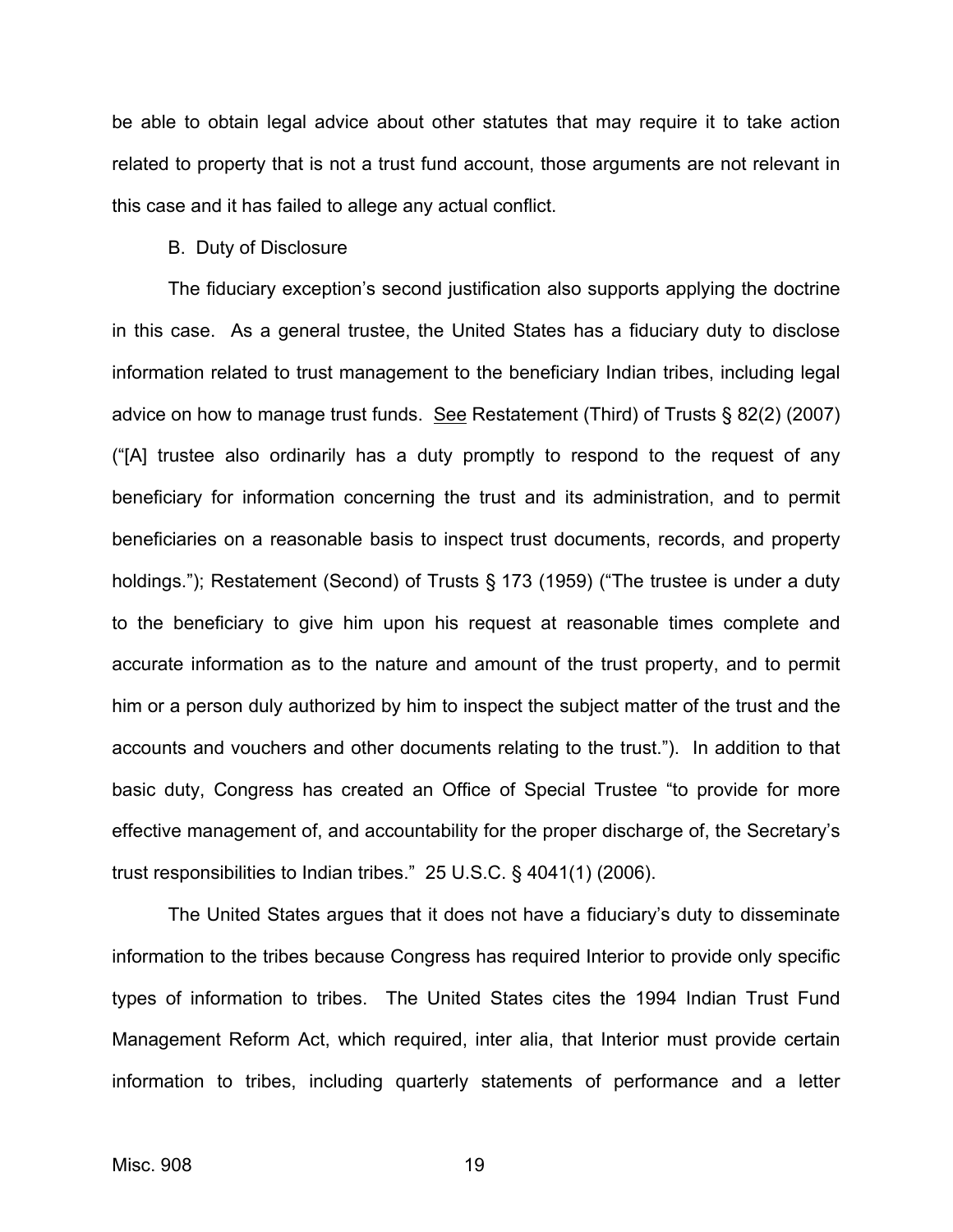reporting the results of an audit. The United States did not identify the pertinent language of the statute, which states that "proper discharge of the trust responsibilities of the United States shall include (but are not limited to) . . . [p]reparing and supplying account holders with periodic statements of their account performance and with balances of their account which shall be available on a daily basis." 25 U.S.C. § 162a(d)(5) (emphasis added). Congress expressly recognized the possibility of trust responsibilities outside the statute. Therefore, the United States' arguments in this regard are completely without merit.

 The D.C. Circuit came to a similar conclusion based on the United States' arguments that statutes have limited the United States' fiduciary duties to the tribes. That court wrote, "The fundamental problem with [the government's] claims is the premise that their duties are solely defined by the 1994 Act. The Indian Trust Fund Management Reform Act reaffirmed and clarified preexisting duties; it did not create them." Cobell v. Norton, 240 F.3d 1081, 1100 (D.C. Cir. 2001).

 In sum, "the government has other trust responsibilities not enumerated in the 1994 Act." Id. Those other responsibilities include the common law duty to disclose information.

#### **CONCLUSION**

The United States has not shown that the Court of Federal Claims erred in determining that the government could not withhold documents related to the management of trust fund accounts from Jicarilla based on the attorney-client privilege. The United States' right to issuance of the writ is far from "clear and indisputable," Bankers Life & Cas. Co. v. Holland, 346 U.S. 379, 384 (1953) (internal quotation marks omitted), because the government improperly asserted the attorney-client privilege as a